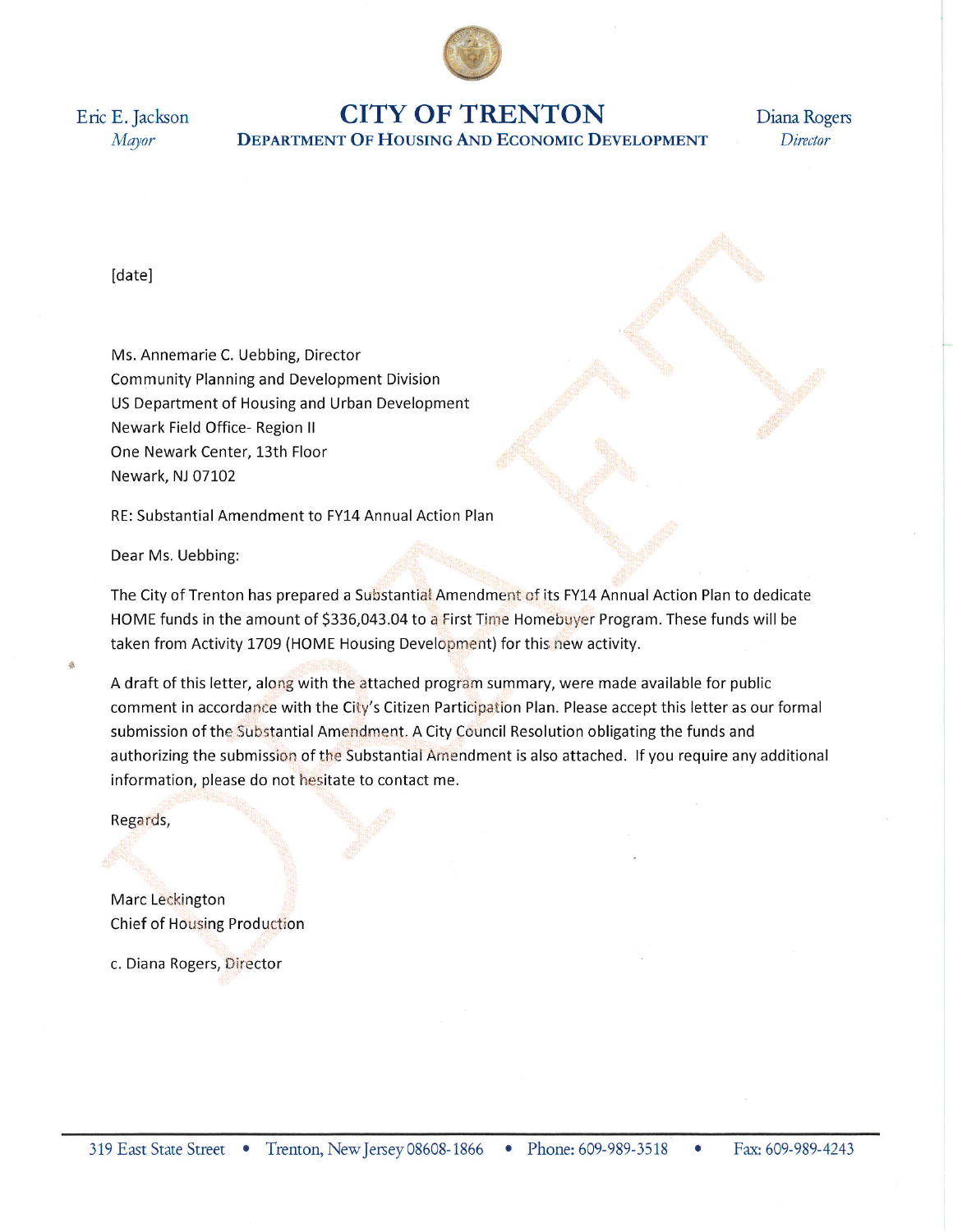

# **First Time Homebuyer Program**

*Program Information Sheet*

## **Program Description**

The First Time Homebuyer Program promotes homeownership for low and moderate income first time homebuyers. The program is intended to assist property purchasers by providing financial and technical assistance in purchasing a home for the first time. The City of Trenton First Time Homebuyer Program can be contacted by calling 609/989-3536 or via email at [FTHBP@trentonnj.org.](mailto:FTHBP@trentonnj.org) This manual and other information can be found on the FTHBP program's webpage: [www.trentonnj.org/FTHBP.](http://www.trentonnj.org/FTHBP)

# **Eligible Applicants**

Prospective homebuyers must meet the following requirements to be eligible to receive assistance:

- Have not owned a home in the last three (3) years (or be a single parent);
- Be a qualified low-income or moderate income household;
- Be the owner of the property after purchase;
- Occupy the property as their primary residence after the purchase;
- Attend certified housing counseling certificate courses;
- Purchase a home with the City of Trenton; and
- Be a United States citizen or legal resident

Eligible participants do not need to be residents of the City of Trenton at the time of application.

## **Income Limits**

These limits are based on 80% of the area median income with adjustments for household size. These figures are revised by HUD on an annual basis and currently set as follows:

## **Eligible Properties**

Eligible properties for the program are limited to single-family and multifamily homes that will serve as the

| <b>Mercer County HUD Section 8 Income Limits</b> |                     |
|--------------------------------------------------|---------------------|
| <b>Household Size</b>                            | <b>Income Limit</b> |
| 1 person                                         | \$47,600            |
| 2 persons                                        | \$54,400            |
| 3 persons                                        | \$61,200            |
| 4 persons                                        | \$68,000            |
| 5 persons                                        | \$73,450            |
| 6 persons                                        | \$78,900            |
| 7 persons                                        | \$84,350            |
| 8 persons                                        | \$89,800            |

prospective homebuyer's primary residence. Multi-family homes are limited to 4 units or less. Housing styles may include attached (row homes), semi-detached (duplexes), detached single-family homes, condominiums, or manufactured homes.